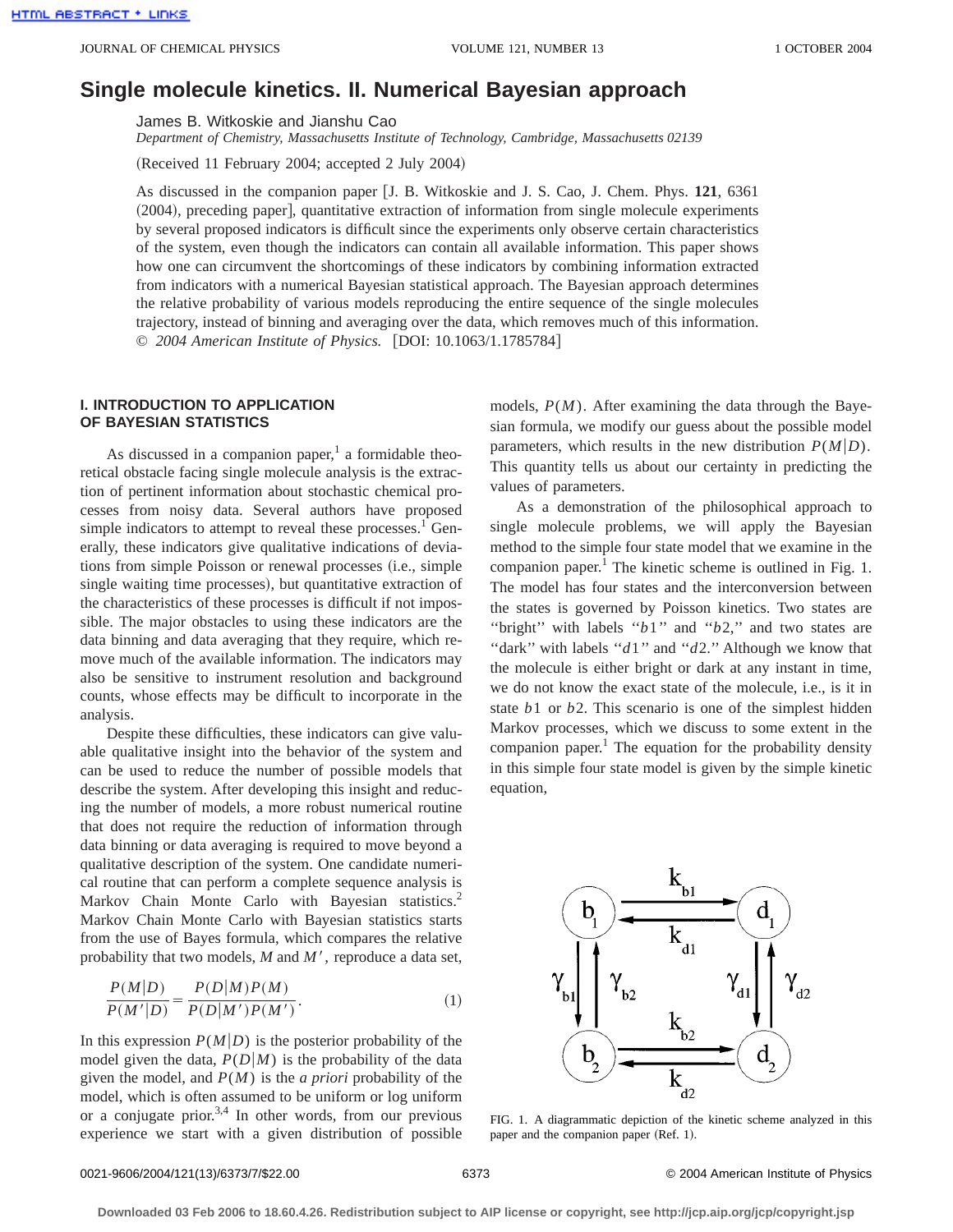$$
\begin{bmatrix} \dot{\rho}_{b1} \\ \dot{\rho}_{b2} \\ \dot{\rho}_{d1} \\ \dot{\rho}_{d2} \end{bmatrix} = \begin{bmatrix} -(\gamma_{b1} + k_{b1}) & \gamma_{b2} & k_{d1} & 0 \\ \gamma_{b1} & -(\gamma_{b2} + k_{b2}) & 0 & k_{d2} \\ k_{b1} & 0 & -(\gamma_{d1} + k_{d1}) & \gamma_{d2} \\ 0 & k_{b2} & \gamma_{d1} & -(\gamma_{d2} + k_{d2}) \end{bmatrix} \begin{bmatrix} \rho_{b1} \\ \rho_{b2} \\ \rho_{d1} \\ \rho_{d2} \end{bmatrix} .
$$
 (2)

For numerical calculations we use the constants,  $k_{b1}$  $50.75 \text{ s}^{-1}$ ,  $k_{d1} = 0.50 \text{ s}^{-1}$ ,  $K_{b1/b2} = 0.44$ ,  $k_{b2} = k_{b1} K_{b1/b2}$  $= 0.33 \text{ s}^{-1}$ ,  $k_{d2} = k_{d1} K_{b1/b2} = 0.22 \text{ s}^{-1}$ , and  $\gamma_{b1} = \gamma_{b2} = \gamma_{d1}$  $=\gamma_{d1}=\gamma=0.1 \text{ s}^{-1}$ . The four parameters we examine are  $k_{b1}$ ,  $k_{d1}$ ,  $K_{b2/b1}$ , and  $\gamma$ . The numerical values of these kinetic constants are chosen so that the waiting time distribution for both the bright and dark states are obviously not monoexponential, which we determined from the indicators presented in the companion paper, $\frac{1}{1}$  but the rate of modulation between the two states does not cause apparent time separation in any of the indicators. We also perform the analysis with all of the parameters free, but this information is difficult to present in a visual form so we concentrate on the four parameter fit.

From the model system with the specified parameters, we generate a sequence of bright and dark states for 25 molecules with a duration of 300 s, which allows about 150 observed turnover events per molecule and 7500 pieces of data to determine the four parameters. The simulation details used to generate this data are presented in part 1a of the Appendix. These data sets are much smaller than the data sets collected in the experiments by Lu, Xun, and Xie. $5$  By applying the ''event'' correlation indicator discussed in the companion paper<sup>1</sup> to this data, one is able to deduce that the bright and dark decays can both be fit with biexponentials which suggests that they both contain two states. The event density also indicates a memory effect, which is confirmed by the characteristic function. This information allows one to reasonably suggest the four state model as a candidate to describe the system.

Given the kinetic scheme, we can simply calculate  $P(D|M)$  through iterative matrix multiplication. Given the initial state of the system, bright or dark, and the times of the transitions  $\{t_i\}$  the probability of the data given the model is

$$
P(D = \{t_i\}|M) = 1^T \left[ \prod_i \mathbf{K}e^{(\mathbf{K}_d + \Gamma)t_i} dt_i \right] \delta^{(\pm)} \rho_{\text{eq}}, \tag{3}
$$

where the matrix definitions follow those used in the companion paper and previous work.<sup>1,6–8</sup>  $\delta^{(\pm)}$  is determined by the initial condition. Since we can calculate the relative probabilities, we can perform Monte Carlo on the probabilities to determine models that are consistent with the data. The exact method of calculating the probabilities and performing the Monte Carlo simulation are outlined in part 2 of the Appendix.

The approach can also be extended to experiments with more complex data, such as photon counting statistics discussed briefly in the companion paper, $1,9$  and can incorporate data deficiencies or statistical fluctuations from sources other than the system such as instrument resolution and response.<sup>9,10</sup> For most of the analysis we assume the switching between states is sufficiently fast so that these times are sharp variables relative to the duration of the bright and dark states, but generalizations can easily be made in this framework since we do not require the system to have Poisson kinetics.<sup>11</sup> From our proposed model, we determine the probability of the initial condition and the probability of the transitions at the recorded times. The probability of the sequence is the result of iterative matrix multiplication.

For many optimization applications, the Monte Carlo approach avoids difficulties associated with gradient based likelihood maximization. Gradient based maximum likelihood approaches successfully determined point estimates of the most likely set of parameters for single membrane ion channel experiments, but the calculation only determines the best fitting parameters and the curvature of the likelihood function,  $P(D|M)$  at this point.<sup>12</sup> The Monte Carlo approach can show more detail in the probability distribution, such as multiple minima with similar probabilities. $11$  The shot noise in the data creates large uncertainties and make these maximum likelihood estimates inaccurate so a global estimation of the parameter distribution becomes important. Often, if the data are not sufficient or other difficulties arise that prevent the system from finding the most likely parameters, the probability density signals these difficulties.

### **II. APPLICATION OF BAYESIAN APPROACH**

We applied the Bayesian algorithm outlined in part 2 of the Appendix to the data set generated by the algorithm discussed in part 1a of the Appendix. Since the kinetic rates are positive quantities and we do not initially know the magnitude of these rates a natural initial (*a priori*) distribution for the kinetic rates is log-uniform,  $P(M) \propto 1/M$ .<sup>3</sup> As a result the Monte Carlo jump sizes are proportional to the magnitude of the kinetic rates. This log-uniform distribution is not normalizable (improper), but the likelihood  $P(D|M)$  will give the necessary truncation to prevent any problems associated with this normalization. Other *a priori* distributions are possible based on the analysis with other indicators. From the multiexponential fit determined by the event correlations, one may want to restrict the eigenvalues of the matrix to a small interval around the fitted parameters.

Figure 2 shows two-dimensional projections onto the principal axes of the posterior probability density for the parameters determined from a data set, and Table I contains the mean and covariance of these parameters. The predicted mean values for these constants are very accurate and the variances are fairly small, which shows that the data are sufficient to determine these parameters. We note that the maximum likelihood value is not necessarily in the center of the distribution, which shows that the distribution is not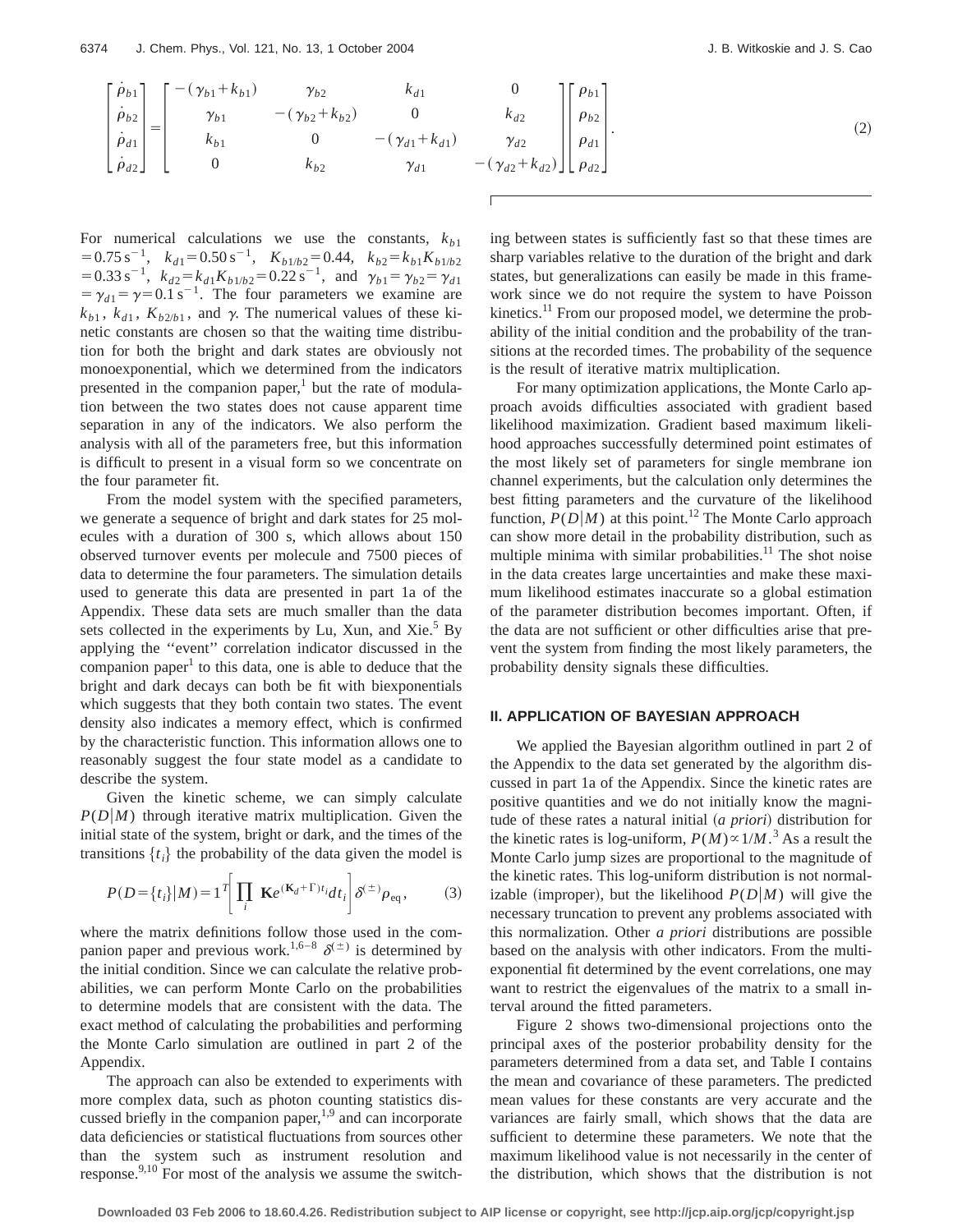

FIG. 2. Contour plots of two-dimensional projections onto the principal hyperplanes of the probability density generated by the Monte Carlo simulation that determines the four parameters for the model in Eq.  $(2)$ . The gray scale is measured in number of points for  $\approx 5 \times 10^6$  Monte Carlo Samples. The black squares mark the positions of the parameters that generated the data. Each peak is pointed to by a two component label for that peak, such as  $[\gamma, k_{d1}]$ . The first entry corresponds to the horizontal axis and the second entry corresponds to the vertical axis.  $K_{b2/b1}$  has the largest uncertainty since it must adjust itself to fluctuations in  $k_{b1}$  and  $k_{d1}$ .

Gaussian. Because the eigenvalues and eigenvectors depend on the parameters through an inherently nonlinear functional form, the asymmetry is not surprising. The largest uncertainty is in the constant  $K_{b2/b1}$ . This constant enters into the determination of the eigenvalues through multiplication with  $k_{b1}$  and  $k_{d1}$  so the additional uncertainty comes from compensation for fluctuation in these other quantities.

The predicted maximum likelihood estimate is slightly offset from the real parameters. Many sets of data examined in simulations converge to a roughly Gaussian distribution with a mean that is slightly offset from the actual parameters although some simulations fail to converge and a few simulations converged to a set of parameters that are far from the actual set of parameters used to generate the data. Even for data sets with as few as five molecules, many simulations predict a maximum likelihood estimates around the actual

TABLE I. Mean and covariance for the Monte Carlo simulation presented in Fig. 2. Stability analysis determines normal modes with standard deviations of 5.1, 2.1, 1.8,  $1.3 \times 10^{-2}$ .

|             |          |          | Actual values            |             |
|-------------|----------|----------|--------------------------|-------------|
|             | $k_{b1}$ | $k_{d1}$ | γ                        | $K_{b2/b1}$ |
|             | 0.75     | 0.50     | 0.10                     | 0.44        |
|             |          |          | Mean values              |             |
|             | $k_{b1}$ | $k_{d1}$ | γ                        | $K_{b2/b1}$ |
|             | 0.77     | 0.50     | 0.10                     | 0.43        |
|             |          |          | Covariance $\times 10^3$ |             |
|             | $k_{b1}$ | $k_{d1}$ | $\gamma$                 | $K_{b2/b1}$ |
| $k_{b1}$    | 0.86     | 0.33     | 0.42                     | $-0.73$     |
| $k_{d1}$    |          | 0.39     | 0.27                     | $-0.50$     |
| $\gamma$    |          |          | 0.89                     | $-0.74$     |
| $K_{b2/b1}$ |          |          |                          | 1.4         |



FIG. 3. Two-dimensional projections onto the principal hyperplane of the vectors of the best fitting parameters encountered during a Monte Carlo simulation for 500 different data sets. In comparison, Fig. 2 is the total probability determined from a single data set, but this plot shows the peak position for several data sets. The optimal parameters are distributed around the white squares that label the parameters that generated the data sets. Different symbols are used for each projection to show the single outlier. Similar to Fig. 2, each cluster is pointed to by a label such as  $[\gamma, k_{d1}]$ . The first entry corresponds to the horizontal axis and the second entry corresponds to the vertical axis.

parameters, but more importantly, convergence to parameters far removed from the actual parameters are rare.

The most likely point estimates encountered during a Monte Carlo simulation for 500 different sets of data with 25 molecules and 300 s trajectories are plotted in Fig. 3. Although the Bayesian philosophy concerns determining the entire probability distribution, the point estimates give good insight into the reproducibility of the simulation. From this plot it is apparent that the predicted maximum likelihood parameters are distributed around the actual parameters, except for one outlying data point. The distribution of the maximum likelihood estimates resemble the distributions of the probability distribution of the parameters for a single set of data. The stochastic nature of the underlying dynamics causes these offsets. This noise makes the use of simple maximum likelihood point estimates of the parameters statistically uncertain unless other analysis is performed.

To help determine the offset caused by the noise in real single molecule experiments, we can break a large data set into several subsets and perform optimization of the parameters with these subsets and compare optimal parameters, this is known as cross validation.<sup>13</sup> For this application, breaking data sets up by taking segments of single molecule sequences or by performing the analysis on different single molecule sequences has about the same effect on the cross validation. In fact, future analysis concerns a data set that contains a single long sequence.<sup>9</sup> Mixing these subsets will improve our predictions of offsets and allow us to understand the sensitivity of parameters to the intrinsic noise in these systems. Breaking the data up into smaller subsets will also allow the simulation to search larger regions of parameters space since the sensitivity of the Bayesian score scales linearly with the length of the sequence and number of mol-

**Downloaded 03 Feb 2006 to 18.60.4.26. Redistribution subject to AIP license or copyright, see http://jcp.aip.org/jcp/copyright.jsp**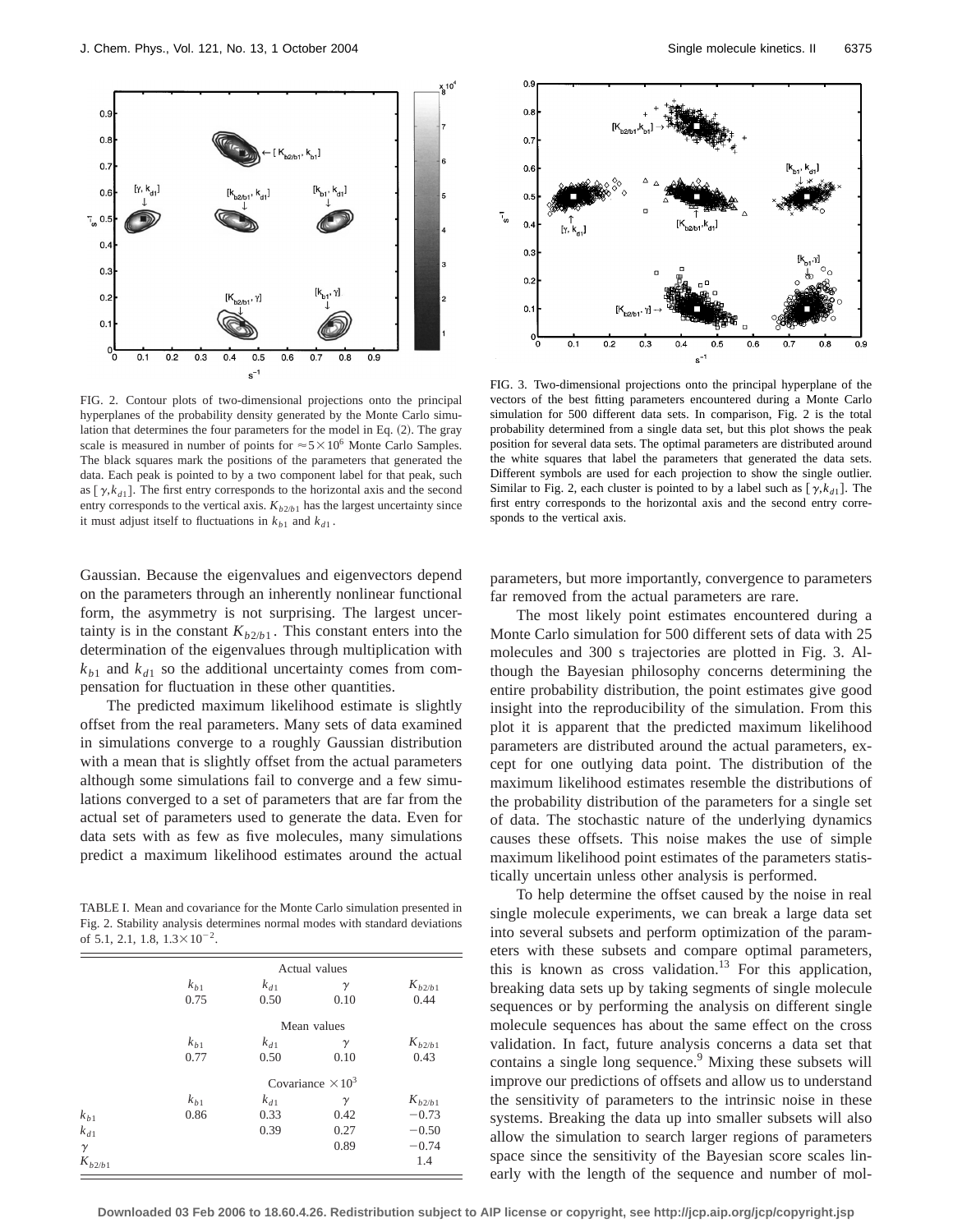6376 J. Chem. Phys., Vol. 121, No. 13, 1 October 2004 **J. B. Witkoskie and J. S. Cao** 



FIG. 4. Contour plots of two-dimensional projections of the probability density generated by the Monte Carlo simulation that determined the four parameter fit to the five parameter model discussed in Sec. II. The black squares mark the positions of the parameters that generated the data. The distribution of  $\gamma$  is much wider than the distribution presented in Fig. 2, which reflects the fact that this parameter is not defined for the model that generated the data. Similar to Fig. 2, each cluster is pointed to by a label such as  $[\gamma, k_{d1}]$ . The first entry corresponds to the horizontal axis and the second entry corresponds to the vertical axis.

ecules. In many way, the length of the sequences corresponds to a fictitious inverse Boltzmann temperature.

### **A. Variations of the simulation**

The Monte Carlo simulation generally failed to converge to any value when the data sets are not consistent with any parametrization of the model. We tested this property by trying to fit the simple four parameter model to a sequence created from a stretched exponential waiting time distribution. Both the bright and dark waiting time distributions are given by  $9/8e^{-[(9)/4t]^{1/2}}$ , which has a characteristic time of 8/3, which is comparable to  $k_{b1}^{-1} + k_{b2}^{-1}/2$  in Eq. (2). When the model tried to fit this data, it would either set many of its parameters to zero (large negative values for the log of the parameters) or wander through the parameter space without converging.

For situations where the difference between the proposed model and the actual kinetics is not as great as the stretched exponential, the manifestation of errors are more subtle. We demonstrate the subtlety by attempting to fit data generated from a five parameter model with the original four parameter model. The five parameter model is also a four state model with the same  $k_{b1}$ ,  $k_{d1}$ , and  $K_{b2/b1}$ , but two different values for the  $\gamma$ 's. For this demonstration, we set  $\gamma_{b1} = \gamma_{d1}$ = 0.1 s<sup>-1</sup> and  $\gamma_{b2} = \gamma_{d2} = 0.2$  s<sup>-1</sup>. Figure 4 and Table II summarize the results of one of the best fits of this optimization. Although all of the parameters are shifted relative to the true parameters, the greatest uncertainty appears in the single  $\gamma$ since this quantity is not well defined in the model that generated the data.

As with all parametrizations, the data requirements scale with the number of parameters. For more complex models, more data may be needed. Since the amount of data serves

TABLE II. Mean and covariance for the Monte Carlo simulation presented in Fig. 4. Note that the data are generated from a model with two  $\gamma$ 's, but the fit is performed with a single  $\gamma$ . Stability analysis determines normal modes with standard deviations of 6.7, 4.2, 1.8,  $1.6 \times 10^{-2}$ . Because the model with a single  $\gamma$  did not generate the data, there is a fairly large variance for  $\gamma$ relative to the other parameters.

|             | Actual values            |          |           |             |  |  |  |
|-------------|--------------------------|----------|-----------|-------------|--|--|--|
|             | $k_{h1}$                 | $k_{d1}$ | $\gamma$  | $K_{h2/h1}$ |  |  |  |
|             | 0.75                     | 0.50     | 0.10/0.20 | 0.44        |  |  |  |
|             | Mean values              |          |           |             |  |  |  |
|             | $k_{b1}$                 | $k_{d1}$ | $\gamma$  | $K_{h2/h1}$ |  |  |  |
|             | 0.82                     | 0.57     | 0.22      | 0.47        |  |  |  |
|             | Covariance $\times 10^3$ |          |           |             |  |  |  |
|             | $k_{b1}$                 | $k_{d1}$ | $\gamma$  | $K_{h2/h1}$ |  |  |  |
| $k_{b1}$    | 0.88                     | 0.33     | 0.52      | $-0.82$     |  |  |  |
| $k_{d1}$    |                          | 0.42     | 0.35      | $-0.56$     |  |  |  |
| $\gamma$    |                          |          | 4.0       | $-0.9$      |  |  |  |
| $K_{b2/b1}$ |                          |          |           | 1.5         |  |  |  |

the role of temperature in the sampling of a partition function, large amounts of data correspond to a very low temperature and can result in a failure to explore the relevant parameters space due to trapping in local minima. This trapping phenomenon is analogous to diffusion on a rough potential energy surface.<sup>14</sup> We found that the use of  $250$  or more molecules with a trajectory length of 300 s leads to trapping in local minimum. This trapping shows that the surface is generally not monotonically decreasing to the global minimum. One should use standard approaches such as annealing to help the system find the global minimum.<sup>15</sup> One method of incorporating annealing is the addition and mixing of data during the simulation, i.e., exchanges data used in the optimization with unused data during the simulation. The mixing is important to avoid certain pieces of data from dominating the optimization and preventing convergence to parameters that are consistent with all of the data.

The effects of excessive data, such as trapping in local minima, are not a consideration even if we perform the optimization of all eight parameters with no constraints. Using 50 molecules, instead of 25, we generated data with the four parameter model, but let all eight parameters vary independently and then imposed  $k_{b1} > k_{b2}$  at the end of each Monte Carlo iteration. Most of the simulations are able to locate a global minimum that is near the actual parameters. The results for one of these simulations is presented in Table III. The largest standard deviation in a mode is  $\sim$ 8.5%, which is a typical value for most simulations. For 25 molecules, the largest standard deviation of one of the normal modes was around  $\sim$ 15%–20%, which shows that the certainty in the parameters improve roughly as the expected  $1/\sqrt{n}$  scaling as more data are added.

#### **B. Four state model and the fluctuating bottleneck**

The four state model is often compared with the fluctuating bottleneck model (i.e., the diffusion controlled reaction) in the literature.<sup>6–8,16–18</sup> The fluctuating bottleneck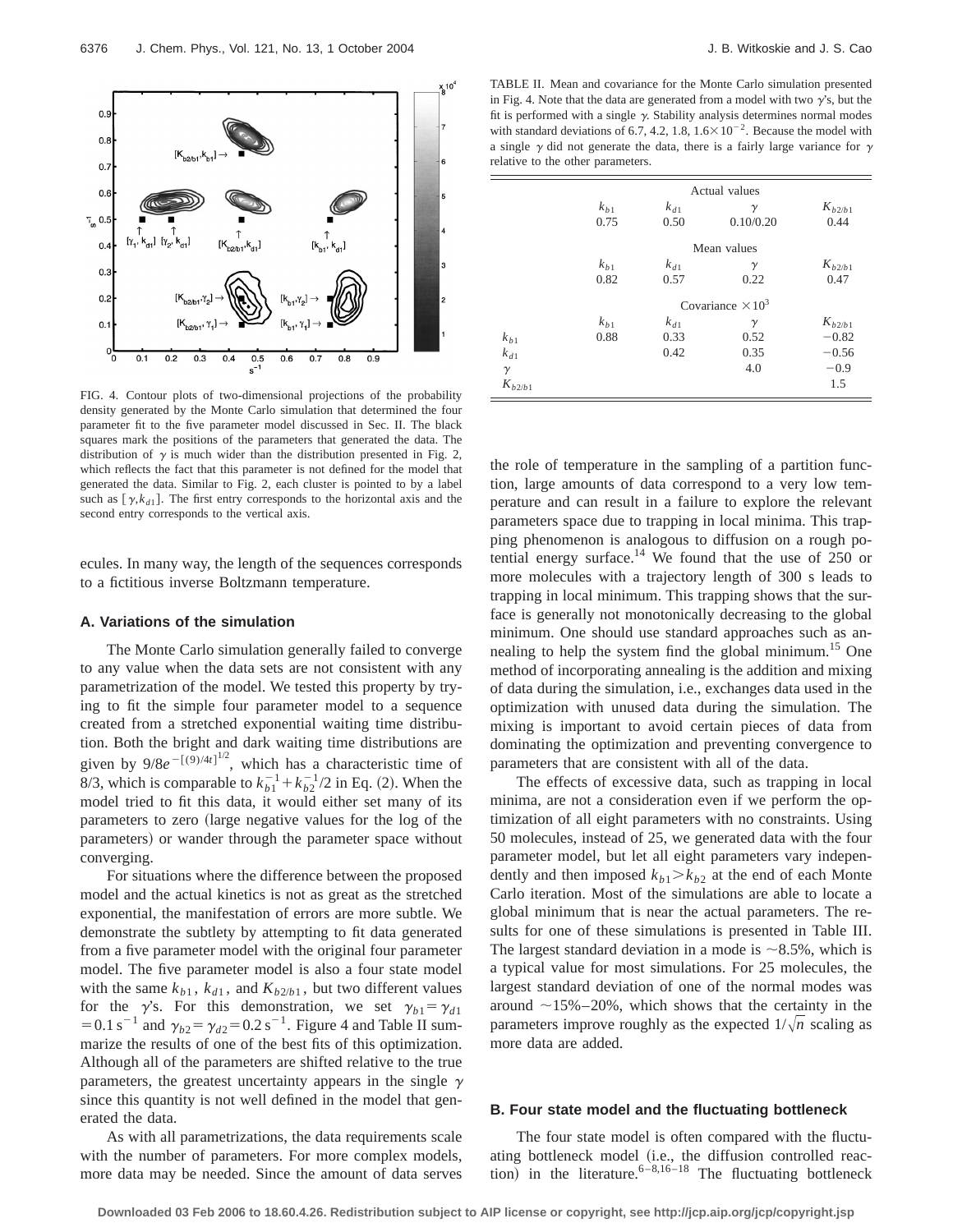TABLE III. Mean and covariance for the Monte Carlo simulation with eight parameters. Stability analysis determines the normal modes with standard deviations of 8.5, 5.8, 4.8, 3.4, 2.1, 1.7, 1.1,  $0.9 \times 10^{-2}$ .

|                                                                                                 |                          |                        |                                |                                         | Actual values                                       |                                                                      |                                                                     |                                                                                     |
|-------------------------------------------------------------------------------------------------|--------------------------|------------------------|--------------------------------|-----------------------------------------|-----------------------------------------------------|----------------------------------------------------------------------|---------------------------------------------------------------------|-------------------------------------------------------------------------------------|
|                                                                                                 | $k_{h1}$<br>0.75         | $k_{h2}$<br>0.33       | $k_{d1}$<br>0.50               | $k_{d2}$<br>0.22                        | $\gamma_{b1}$<br>0.10                               | $\gamma_{b2}$<br>0.10                                                | $\gamma_{d1}$<br>0.10                                               | $\gamma_{d2}$<br>0.10                                                               |
|                                                                                                 |                          |                        |                                |                                         | Mean values                                         |                                                                      |                                                                     |                                                                                     |
|                                                                                                 | $k_{h1}$<br>0.75         | $k_{b2}$<br>0.32       | $k_{d1}$<br>0.50               | $k_{d2}$<br>0.19                        | $\gamma_{b1}$<br>0.12                               | $\gamma_{b2}$<br>0.09                                                | $\gamma_{d1}$<br>0.11                                               | $\gamma_{d2}$<br>0.14                                                               |
|                                                                                                 | Covariance $\times 10^3$ |                        |                                |                                         |                                                     |                                                                      |                                                                     |                                                                                     |
| $k_{h1}$<br>$k_{h2}$<br>$k_{d1}$<br>$k_{d2}$<br>$\gamma_{b1}$<br>$\gamma_{h2}$<br>$\gamma_{d1}$ | $k_{b1}$<br>3.0          | $k_{h2}$<br>1.0<br>1.5 | $k_{d1}$<br>1.1<br>0.85<br>1.0 | $k_{d2}$<br>0.3<br>0.75<br>0.46<br>0.87 | $\gamma_{b1}$<br>1.8<br>0.78<br>0.85<br>0.61<br>2.7 | $\gamma_{b2}$<br>0.25<br>$-0.80$<br>$-0.22$<br>$-0.19$<br>1.2<br>2.1 | $\gamma_{d1}$<br>0.88<br>0.37<br>6.7<br>0.36<br>0.11<br>0.27<br>1.6 | $\gamma_{d2}$<br>$-1.4$<br>0.83<br>$-0.46$<br>$-0.92$<br>$-0.97$<br>$-0.01$<br>0.55 |
| $\gamma_{d2}$                                                                                   |                          |                        |                                |                                         |                                                     |                                                                      |                                                                     | 2.1                                                                                 |

model describes a one-dimensional diffusion process in a harmonic well with a reaction rate that depends harmonically on the coordinate,

$$
\partial_t P_{\pm}(t) = D \nabla^2 P_{\pm}(t) + \nabla [k x P_{\pm}(t)]
$$
  

$$
- \kappa_{\pm} x^2 P_{\pm}(t) + \kappa_{\mp} x^2 P_{\mp} .
$$
 (4)

In the companion paper, $\frac{1}{1}$  it was demonstrated that the difference between the characteristic function of the fluctuating bottleneck model with  $D=k=\kappa_{+}=1$  and  $\kappa_{-1}=K_{eq}\kappa_{+}=2$ , and a four state model with  $\gamma_{b1} = \gamma_{d1} = 0.289 \, 706$ ,  $\gamma_{b2}$  $= \gamma_{d2} = 1.710 29, \quad k_{b1} = 1/2k_{d1} = 0.417 953, \quad k_{b2} = 1/2k_{d2}$  $=4.436 15$  is small with the maximum deviation in the characteristic function of  $\approx 5\%$ , which is smaller than the approximate noise levels for the reasonable amounts of data.

We consider the time traces of 25 molecules for 100 time units generated from both the fluctuating bottleneck and the four state model. For the given model parameters, each molecule performs  $\approx$  150 turn-overs. From this data, we attempt to find a four state model that optimizes the fit to both sets of data. Applications of Bayesian statistics to a continuous diffusion model will be discussed in applications to single photon experiments.<sup>9</sup> Table IV compares the means and covariances for a typical run (typical average value and variance). The first important observation is that the optimal fitting parameters to the fluctuating bottleneck model are different from the parameters suggested by Brown's procedure (even if the amount of data is increased).<sup>16</sup> Maximizing statistical overlap of the sequences between two models is actually a nontrivial problem, and Brown's parametrization only matches correlation functions, which does not necessarily maximize the overlap of probability.

From the covariance matrices it is apparent that  $k_{b2}$  and  $K_{eq}$  have comparable variances for both data sets, but the variances of  $k_{b1}$ ,  $\gamma_{b1}$ , and  $\gamma_{b2}$  are over twice as large for the fits to the fluctuating bottleneck model. The larger uncertainty in the parameters can be used as a flag to suggest the exploration of other models, which can then be compared through the use of the Bayesian score. Similar to the choice of optimal parameters, one can use Bayesian statistics to choose from models with different physical features or complexity. Comparison of seemingly disjoint models has a rich history with several aspects including determination of when to increase the number of parameters, so this step is omitted here for brevity, but several references address model comparison through Bayesian methods.19 Many of these comparisons use the Bayesian score that we calculate to perform our Monte Carlo simulations.

#### **III. CONCLUSION**

Single molecule experiments offer an opportunity to gain significant insight into the physics of glasses, biomolecules, and other complex systems. The insight is limited by both the amount of collected data and the analysis performed on the data. Previously proposed indicators and other quantities used in the analysis of single molecule experiments contain useful information that give qualitative insight into the physics of the system, as demonstrated in previous references.1,6–8 The useful information includes various time

TABLE IV. Mean and covariance for the Monte Carlo simulations attempting to fit the four state model to data generated by a four state model and by the fluctuating bottleneck model. Stability analysis determines the normal modes with standard deviations of 40, 21, 14, 8.6,  $4.1 \times 10^{-2}$  for fitting the four state model to itself and standard deviations of 44, 23, 20, 8.1,  $5.8 \times 10^{-2}$  for fitting the four state model to the fluctuating bottleneck.

|                 |                                                  |          | Actual values for four state        |                                         |               |  |  |  |
|-----------------|--------------------------------------------------|----------|-------------------------------------|-----------------------------------------|---------------|--|--|--|
|                 | $k_{h1}$                                         | $k_{h2}$ | $K_{\text{eq}}$                     | $\gamma_{b1}$                           | $\gamma_{b2}$ |  |  |  |
|                 | 0.42                                             | 4.4      | 2.0                                 | 0.29                                    | 1.7           |  |  |  |
|                 |                                                  |          | Mean values (four state/bottleneck) |                                         |               |  |  |  |
|                 | $k_{h1}$                                         | $k_{h2}$ | $K_{\text{eq}}$                     | $\gamma_{b1}$                           | $\gamma_{b2}$ |  |  |  |
|                 | 0.44/0.41                                        | 4.6/4.1  | 2.0/2.0                             | 0.26/0.43                               | 1.7/2.2       |  |  |  |
|                 | Covariance $\times 10^3$ (four state/bottleneck) |          |                                     |                                         |               |  |  |  |
|                 | $k_{h1}$                                         | $k_{h2}$ | $K_{\text{eq}}$                     | $\gamma_{b1}$                           | $\gamma_{b2}$ |  |  |  |
| $k_{b1}$        | 0.39/0.82                                        | 1.9/4.9  | $-0.67/-0.57$                       | $-0.20 - 0.95$                          | $-0.18/-0.21$ |  |  |  |
| $k_{b2}$        |                                                  | 43./51.  | $-8.4/-7.2$                         | $-1.0/-4.0$                             | 8.4/17        |  |  |  |
| $K_{\text{eq}}$ |                                                  |          | 6.4/6.6                             | $1.0 \cdot 10^{-2} / 2.0 \cdot 10^{-2}$ | $-0.81/-0.45$ |  |  |  |
| $\gamma_{b1}$   |                                                  |          |                                     | 0.55/2.3                                | 1.8/4.5       |  |  |  |
| $\gamma_{b2}$   |                                                  |          |                                     |                                         | 20.40.        |  |  |  |
|                 |                                                  |          |                                     |                                         |               |  |  |  |

**Downloaded 03 Feb 2006 to 18.60.4.26. Redistribution subject to AIP license or copyright, see http://jcp.aip.org/jcp/copyright.jsp**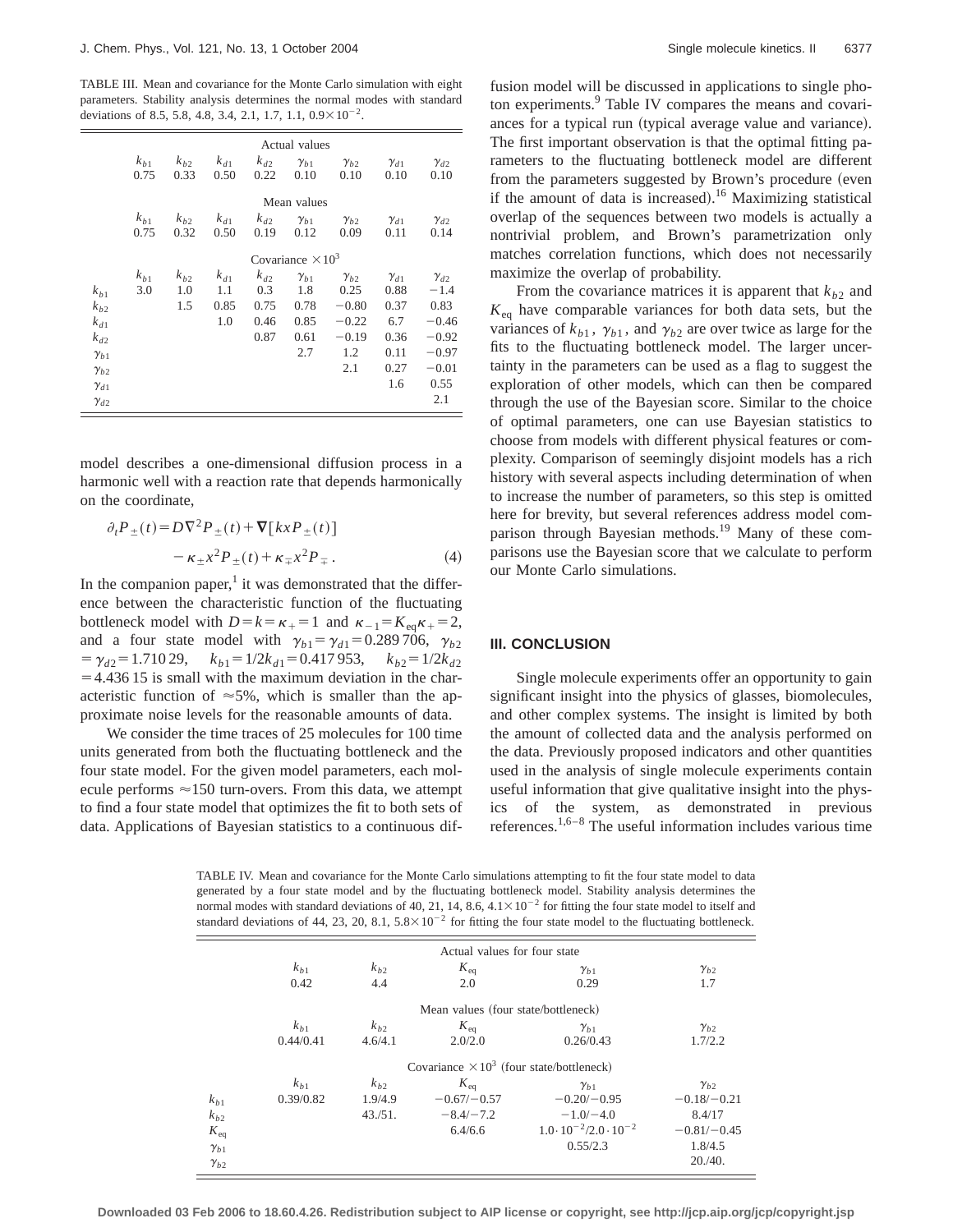constants for the relaxation of the system and connectivity between these relaxation times (*i.e.*, memory effects), but the extraction of quantitative information from these indicators is difficult because the indicators require data binning and data averaging which remove large amounts of useful information.

To move beyond indicator analysis requires a numerical method that does not require ill-conditioned data inversion or averages out information contained in the data. Bayesian analysis with Monte Carlo optimization is one strong candidate. Implementing Bayesian analysis still requires the use of the previous indicators to determine constraints on possible models, such as the number of states or restrictions on eigenvalues, but the Bayesian approach gives quantitative estimates of the parameters and uncertainties in these parameters. By incorporating the constraints discovered through the indicators into the *a priori* distribution of possible models, one can use Monte Carlo with the Bayesian score as the Boltzmann energy to optimize the parameters. Applications of this approach to a simple four state model demonstrate its capabilities to reproduce the correct parametrization from a limited data sets and give uncertainties in these parameters. The Bayesian approach also has the ability to distinguish different models as shown by the comparison of the fluctuating bottleneck and four state models.

Many other scenarios exist and should be explored, such as the role of photon statistics and continuous distributions of states. The Bayesian approach performed well in our tests of some of these other scenarios, but additional analysis requires motivation from applications to real systems so we will not go into detail about other simulations with computer generated data. Preliminary results from the analysis of single photon emission events from fluorescence quenching experiment are very promising. $9,20$  Of all the existing approaches, the Bayesian approach is the most reliable and robust method of numerically analyzing single molecule data, and we encourage experimentalists to explore the application of this approach to their single molecule data. The Bayesian approach will become a standard method of single molecule analysis in the future.

### **ACKNOWLEDGMENTS**

We thank Professor X. S. Xie for sharing his manuscript, which also demonstrates the validity of the Monte Carlo approach. This research is supported by the AT&T Research Fund Award, the NSF Career Award (Grant No. Che-0093210), and the Camille and Henry Dreyfus Teacher-Scholar award.

#### **APPENDIX: SIMULATION DETAILS**

# **1. Generation of data**

#### **a. Four state model**

The four state numerical example that we examine in this paper is depicted in Fig. 1 and discussed in the companion paper.<sup>1</sup> The kinetics for the system are given by the kinetic matrix equation, Eq. (2). From the kinetic rates the steady state solution,  $\rho_{eq}$  can be determined. For each of the 25 molecular trajectories the initial state is randomly sampled from this steady state. After choosing the initial state, the time of a transition from this state to either the other connected states is drawn from an exponential distribution with characteristic time  $(\gamma_s + k_s)^{-1}$ , where  $s = b_1$ , *b*2, *d*1, *d*2 denotes the current state. Once this time is chosen, the new state is chosen. The probability of making an unseen ''bright-bright'' or ''dark-dark'' transition is given by  $\gamma_s / (\gamma_s + k_s)$ , and one minus this quantity is the probability of making a visible transition. If a visible transition is observed, the transition time is recorded as part of the single molecule trajectory. After the new state is chosen, the simulation is continued until 300 s has elapsed, but it is possible to incorporate photo-bleaching events. Although we assume that the transitions are sharp in this paper, we can easily simulate systems with broader transition regions by adding the uncertainty in the transition time.

#### **b. Fluctuating bottleneck model**

A similar simulation method is used to generate the data for the fluctuating bottleneck model. The equilibrium distribution is given by

$$
(\rho_{\text{eq}})_{\pm} = \frac{k_{\mp}}{k_{\pm} + k_{\mp}} \frac{1}{\sqrt{2 \pi k/D}} e^{-(k/2D)x^2},
$$
 (A1)

This distribution can be easily sampled. Given the current position *x*, we choose a small time step  $\delta t \approx D \times 10^{-6}$ . We calculate the probability that the system reacts  $1-e^{-k}x^{2}\delta t$ . If the system reacts we record the time of the event. Then we propagate the system under normal Brownian motion in a harmonic oscillator to choose a new *x* value, so that our temporal resolution in  $\approx 10^{-6}D$ , which is much smaller that the kinetic rates  $\sim$  4.5*D*.

#### **2. The Monte Carlo algorithm**

Given the data generated in part 1a of the Appendix, we attempt to determine the relative likelihood of various possible parameters through a standard Metropolis Monte Carlo algorithm. More complex algorithms may be necessary, depending on the amount and complexity of the data, as well as the model being considered. The probability of a specific sequence is easily written in matrix notation as

$$
P(D|M) = 1^T \left[ \prod_i \mathbf{K} e^{(\mathbf{K}_d + \Gamma)t_i} dt_i \right] \delta_{\pm} \rho_{eq}, \tag{A2}
$$

where the definitions of the matrices follows the previous paper and the  $\delta_+$  selects the initial condition.<sup>1</sup> *dt<sub>i</sub>* are the small widths of the time bins, which will generally be determined by instrument concerns as well as the photon emission rates from the bright and dark states as discussed in the companion paper.<sup>1</sup> If  $dt_i$  is large relative to the kinetic constants, the appropriate binning needs to be considered. Note that the elements of  $e^{(K_d+\Gamma)t_i}$  must be evaluated through standard eigenmode analysis. Since we care about relative probabilities of different kinetic matrices, we can neglect the bin sizes  $dt_i$ . For a long sequence the matrix products quickly go to zero. To prevent difficulties associated with zeroing out of the matrix products after each multiplication of  $\mathbf{K}e^{(\mathbf{K}_d+\Gamma)t_i}$